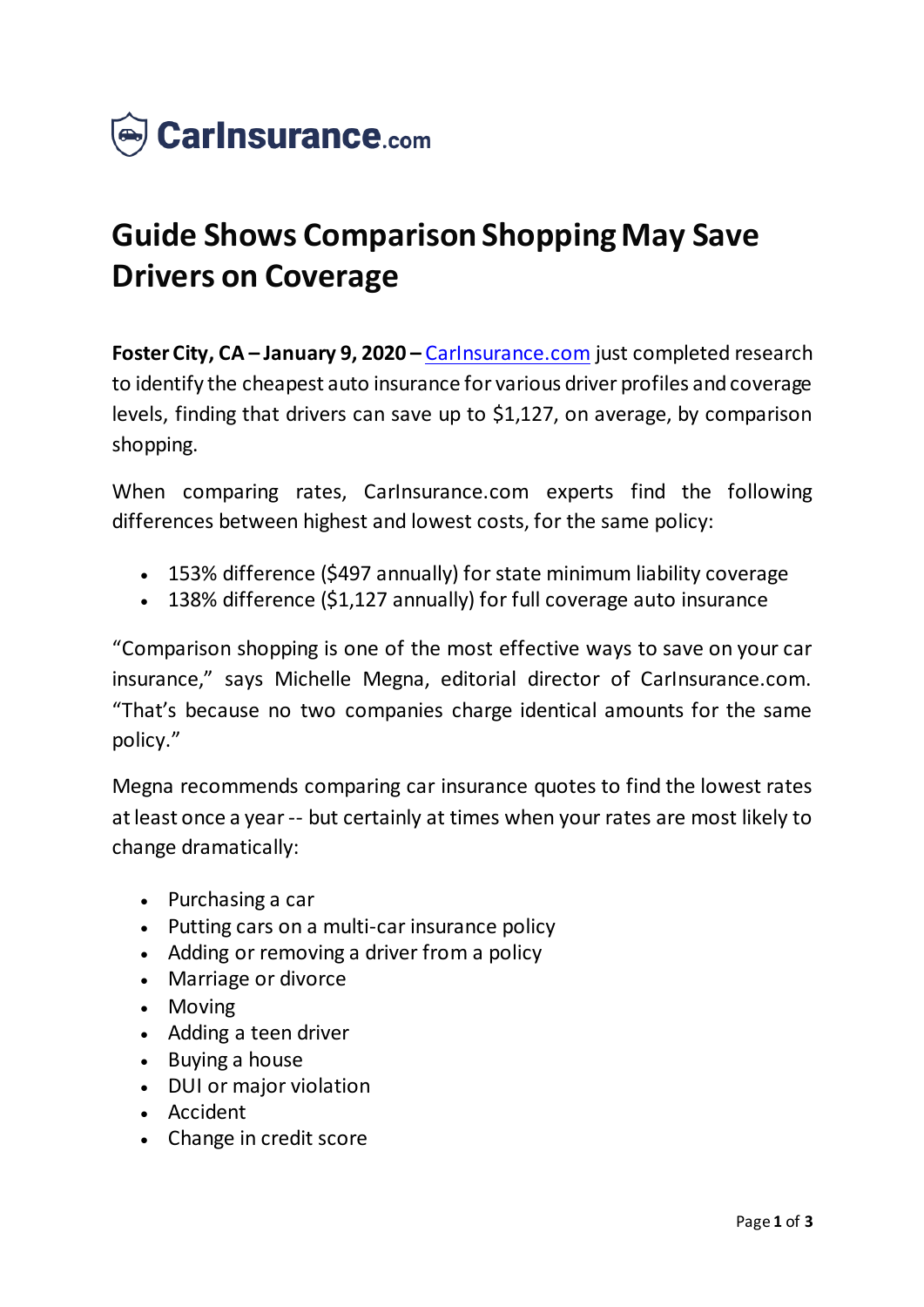The research results provide rankings relevant to drivers with clean records, as well as those with special circumstances, such as having bad credit, recent accidents or moving violations.

Tips on how to maximize savings are included in the full report: [https://www.carinsurance.com/cheapest-car-insurance.asp](https://www.carinsurance.com/cheapest-car-insurance.aspx)x

**Michelle Megna, CarInsurance.com's editorial director, is available to share observations on this research and comment on seven tips for reducing auto insurance rates.**

## **About CarInsurance.com**

CarInsurance.com is owned and operated by QuinStreet, Inc. (Nasdaq: [QNST\)](https://www.globenewswire.com/Tracker?data=nIE80Pg4a4CF_2hibnrCwRdYrY-HFtd7HRKnYBpfLjdk8-fWdjzFAv5PNFXp51BdodbCvC6QVxm_2Yue2ZEIsw==), a pioneer in delivering online marketplace solutions to match searchers with brands in digital media.

QuinStreet is committed to providing consumers and businesses with the information and tools they need to research, find and select the products and brands that meet their needs. CarInsurance.com is a member of the company's expert research and publishing division.

[CarInsurance.com](https://www.carinsurance.com/) is a one-stop online destination for car insurance information, providing unbiased, expert advice on how to shop for insurance plans, what consumers should pay and what coverage they can get from a policy.

Since 2003, CarInsurance.com has been educating consumers through its breadth of expert content, tools, and in-depth studies to help site visitors make informed decisions about their car insurance.

Website: <https://www.carinsurance.com/> Twitter: [@carinsurance](https://www.globenewswire.com/Tracker?data=pve6I3Qcfx80AG4FGsspzdtzqQM5echDTUSa2XS3PPmkHZxSdGU2ZnW-_ES_nyxMCXPSvCYsNEEvz1i1AMJ3bR4xdeAnFKxxQd8XmRzMmHY=) Facebook: [https://www.facebook.com/carinsuranc](https://www.globenewswire.com/Tracker?data=YGAcOKsHiT_sZHVhHNXc_XEPaSzLkAUxdjqM2zGwtr7ZJyraQUSnPmg6hONk31ehgHLura5Y-6axBzHdfBBT7kHR9VxoFYTGCFOhEY_TF3DVd4SM06sEh8rjvSYzpZtVGMRfBYtCvyWwxD2cUgSoZg==)e